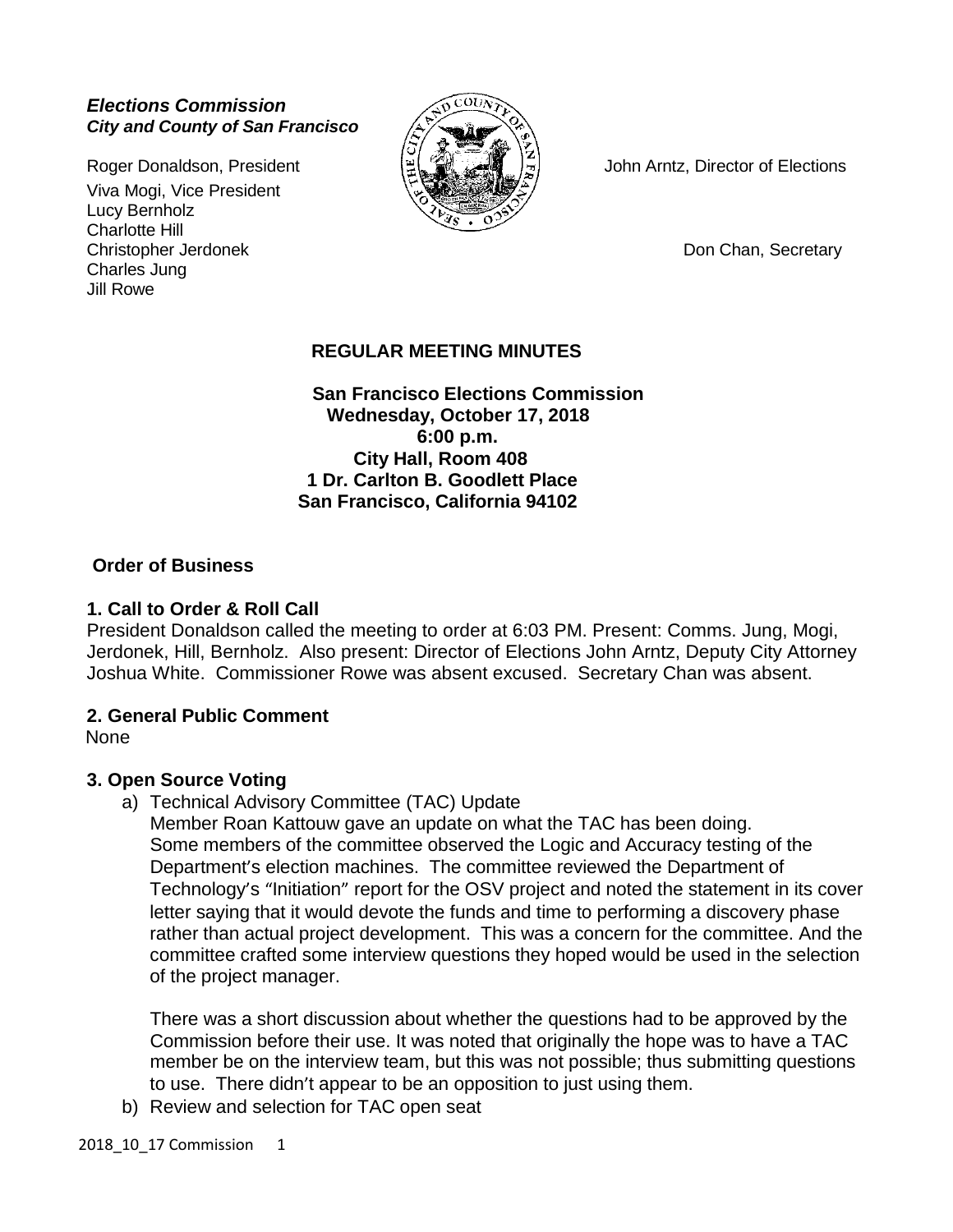Commissioner Jerdonek summarized what he had learned of each applicant (met with all but one candidate). His gave his recommendation: Brandon Philips. (there was a problem since Mr. Philips's paperwork was not included in the agenda packet –an oversight by the Secretary).

Commissioner Jerdonek was questioned about another candidate (Jim Soper) and he said he felt that Brandon Philips had skills that complement what current members bring to the table. He said this was not a committee decision because he felt it was a body created by the Commission so appointments should not be an action of the committee.

He asked for Commission approval of the choice. Commissioner Bernholz commented that with all the different thoughts on governance of the project, that there may be several avenues where public participation will be targeted, so those who have expressed an interest might still have a role to play. Given this, she deferred to Commissioner Jerdonek's choice.

Commissioner Jerdonek moved to approve Brandon Philips for the TAC opening, seconded by Vice President Mogi. By voice vote the motion carried unanimously, 6-0.

Vice President Mogi commented that she would like, going forward, to have greater efforts made to encourage gender diversity in the Commission's activities.

### Public Comment

Member Kattouw spoke in support of the motion.

Mr. Steven Buss (an applicant) also spoke highly in favor of the candidate. Mr. Brent Turner reminded the Commission of 3 people: Dr. Juan Gilbert, Allen Dechert, Brian Fox, as valuable resources to refer to in advancing the project. He made some disparaging remarks about Mr. Jim Soper.

- c) Update: GAO Hearing on Civil Grand Jury report President Donaldson reported on the hearing held this morning, regarding the report. There were no questions directed to representatives of the Department of Elections or Technology. They seemed to feel the project was making progress.
- d) BOPEC result of review of SF Open Source Oversight Proposal President Donaldson summarized that this was a proposal brought forth by the California Clean Money Campaign, which has been greatly supportive of the open source voting project, and by this wanted to ensure that the project had the greatest transparency and accountability possible. Such an oversight body was also recommended by the Civil Grand Jury. Mr. Trent Lange, Executive Director of CCMC, was thanked for his earnest effort, but it was felt that an additional body would add another layer of bureaucracy to an already full flowchart of authority and accountability (per diagram by Department of Technology).

Commissioner Hill asked whether the Commission should continue to have the conversation about oversight issues, or if that has pretty much been covered. President Donaldson said he and Commissioner Jerdonek met with Director Gerull and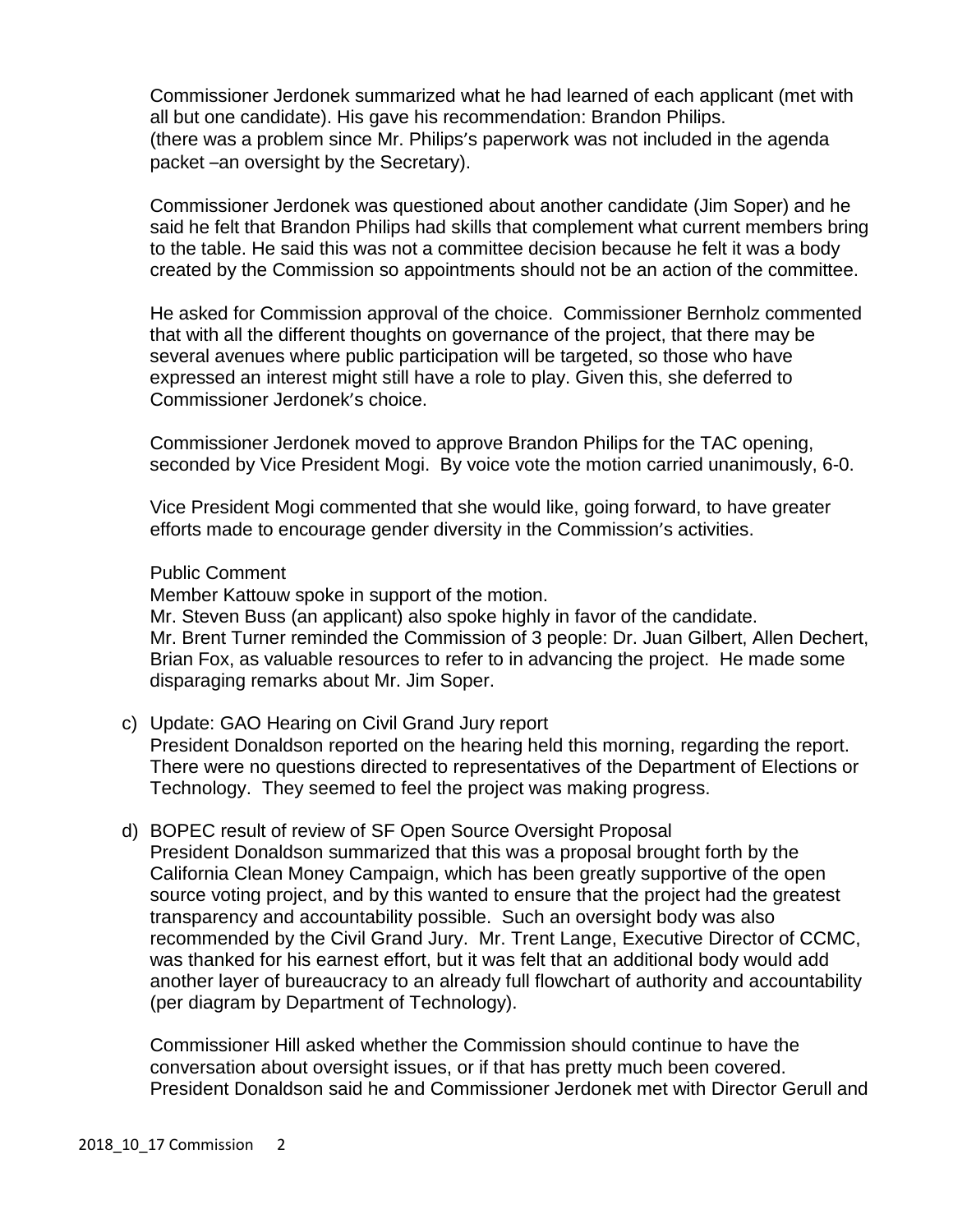was happy that she was very accommodating to keeping communication lines active between the Commission, TAC, and the Department of Technology.

e) Project Progress (Linda Gerull Director DT, John Arntz Director DOE) Director Gerull reviewed the document which lays out a framework on how the project will proceed, how different aspects will relate to each other, and how to move forward.

They will be interviewing the project manager tomorrow, assembling background documents for the project such as experiences of other election projects in the nation, seeking out partners (e.g. other municipalities), and possibly hiring an independent verification and validation consultant (DT typically does this for their large jobs).

More details will be added to the plan as it proceeds. She emphasized that regarding funding, they need to keep the full picture in mind, and not just think about the cost of software development.

As part of the community involvement to the project, she introduced Lorna Sheppard of On Strategy; a strategic planning/design facilitator already working on projects for the City. She gave a few comments about the importance of what they will be doing.

Asked if the first year would only be seeing a plan develop and not actual components (software, hardware etc.) she said it remains to be seen. Depending on the partners and what assets they bring to the project, many possibilities exist

She described the interview panel. They will interview 5 candidates. She was asked about how the different entities on the organizational chart will be composed and operate. She said many things will be considered in the composition of the bodies (e.g. the OSV Steering Committee), and arranging for meeting times that they can make, but she was mindful that all things considered, they wanted to make some concrete results before March and the budget season starts again.

## Public Comment

Mr. David Schmidt, local coordinator and board member of the CCMC, read a statement from the organization. He reiterated their support of the open source project and emphasized the critical importance of it being transparent and accountable to the public (actually open vs closed like other municipalities' attempts have become).

Mr. David Cary referred to phase A of the DT plan, and recommended that they be started now with an actual election process. He mentioned other aspects of the plan and was generally positive about what it set out, and that the Director of DT was alert to it being a fluid process that will change and adapt and not be set in stone. He said it would be very helpful for budgeting to develop some high level business requirements for the project that have been missing these past two years.

Mr. Brent Turner, CAVO, was encouraged by these developments and reiterated that CAVO and OSI are at the ready to contribute to the continued forward progress.

## **4. Research Voter Participation Practices in Various SF Neighborhoods**

Commissioner Hill reviewed that she brought up this idea in the last Commission meeting and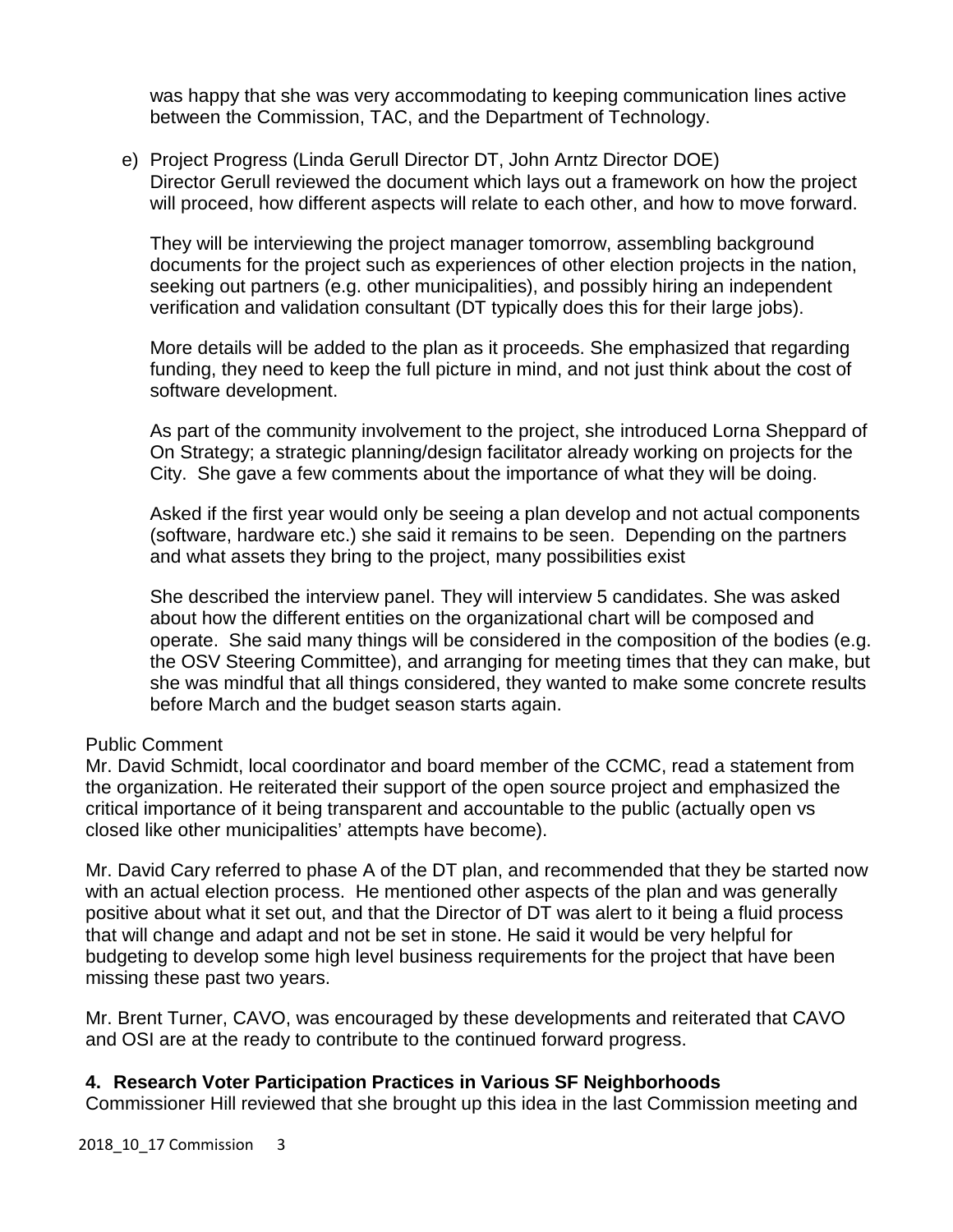subsequent to that had a conversation with Deputy City Attorney White on how to proceed. She was advised that it did not need a Commission action, that it could be administratively handled through the Elections Department. She gained Director Arntz's agreement and a formal proposal will be drafted and submitted to the Goldman School of Public Policy to encourage a student to do it as their final semester project in policy analysis. Hopefully by January a student will be enlisted. Commissioner Bernholz asked if this research could also consider the impact of recent election laws that make vote by mail and voting centers more available. Commissioner Jung said he thought it would be very useful to discover the factors that impact voter pre-registration, and how to overcome those barriers.

Vice President Mogi cited that for the public schools it is clear that the barriers are the lack of a district wide policy that makes it of primary importance (voter education and registration) all high schools, and the individual site administrators who don't give it high priority.

Commissioner Jerdonek mentioned a study done by LAFCO in 2016 about voter turn-out, but they did not present it to the Commission.

Commissioner Bernholz said that the Youth Commission was doing a "Teen Vote" event, and thought that might be a resource to include in the study.

### Public Comment

Mr. Roan Kattouw referred to the conditional voter registration law, which he thought would be a very useful tool in increasing voter turnout.

Mr. Brent Turner, CAVO, was concerned that the creation of voter centers will eliminate neighborhood polling places in lower income neighborhoods, for a negative result. He also mentioned the future prospect of smart phone voting.

## **5. Commissioners' Reports**

President Donaldson said his meetings with Director Gerull have been very positive and he looks forward to their working together to develop the open source project. He also said he was going to be doing elections observing.

Commissioner Jerdonek reviewed his observation of the Department's logic and accuracy testing of the elections machines.

Mr. David Cary encouraged all the commissioners do some election observations to get an idea of all the things that go into holding an election.

Mr. Brent Turner mentioned Roy Saltman ('father of federal certification process for election systems), who feels the current process is broken, and encourages open source.

### **6. Director's Report**

Director Arntz reported that as of yesterday 29 EDU voters had registered, most of them will be voting at polling places, some at city hall and vote by mail.

Commissioner Jerdonek asked about the L&A testing, and why a Dominion staff was there for the testing and not just Department staff. Director Arntz said it was included in the contract

2018\_10\_17 Commission 4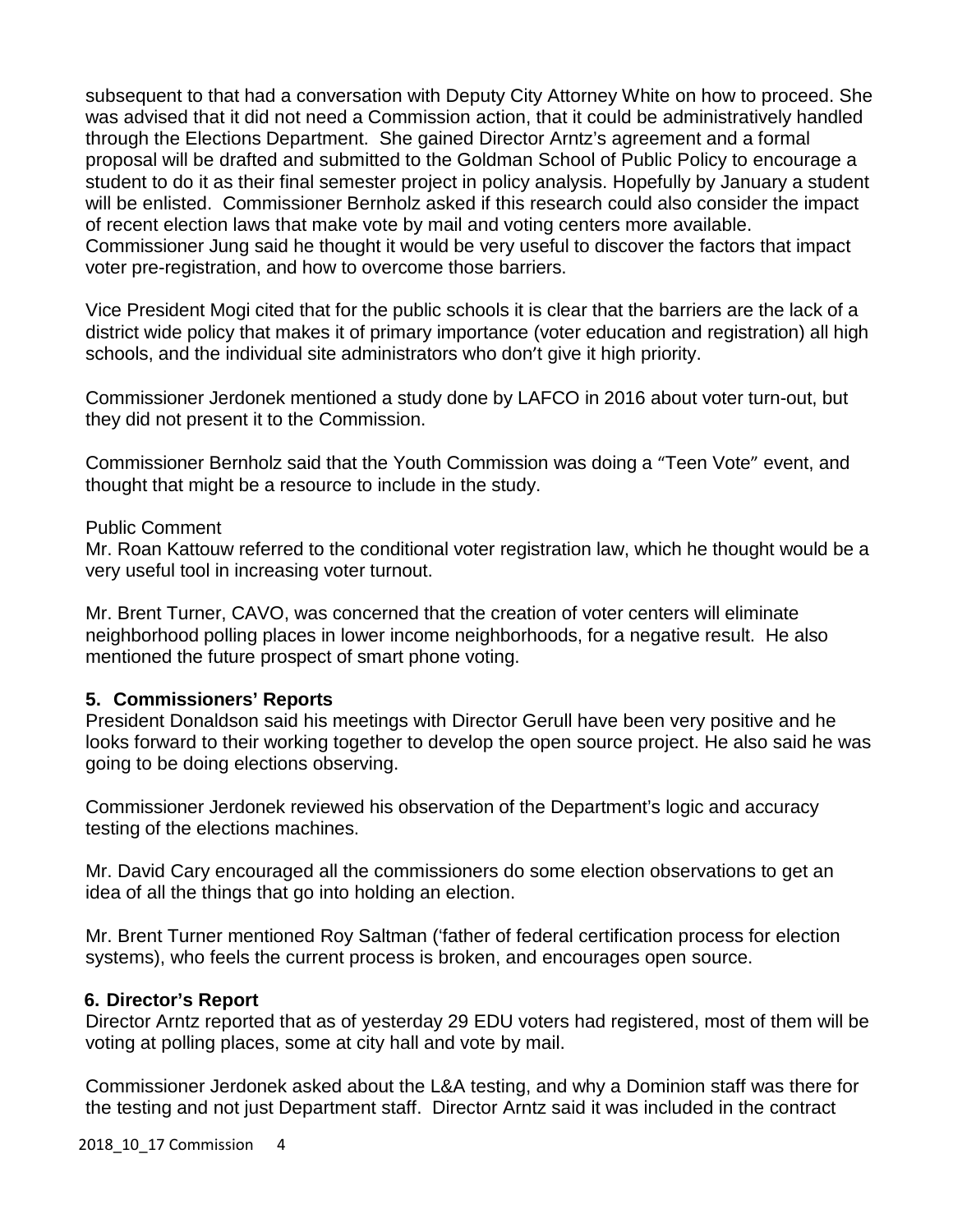when the Department was facing budget restrictions.

He was asked what the cost of carrying out the non-citizen voting. Approximately \$160,000. Deputy City Attorney White reminded the commissioners that the goal of the Bd of Supervisors when they enacted that ordinance was to dissuade as many non-citizens from voting as possible.

The actual total costs for this aspect of the election is not itemized out completely.

Director Arntz also reported that voters' information have been checked and the post office is being proactive in assuring that ballots are not left in lobbies, not in mailboxes, or with other issues in mailing.

Asked about federal assistance for voting security, Director Arntz several resources: daily reports around security issues from a government working group, FBI notices, alerts about security issues occurring elsewhere. A number of federal, state and local agencies have more eyes on this issue.

## **7. Consent Calendar**

Commissioner Jerdonek moved to approve the meeting minutes of Sept 19, 2018, seconded by Commissioner Hill. Upon voice vote, the motion carried unanimously, 6-0.

## **8. Review and possible action on change of regularly scheduled meeting for San Francisco Elections Commission.**

There was a short discussion and the general feeling was that the current arrangement was in the main satisfactory and should be kept.

Public Comment

Mr. David Cary felt the other hearing room was more "line of sight" friendly but said regardless, the Commission is still looked up to.

# **9. Agenda items for future meetings**

Commissioner Bernholz cited that some private corporations are promoting establishing elections as a paid time off. She would like to discuss exploring the possibility of doing this for San Franciscans.

# **10. Objectives and Process for annual Performance Evaluation Director of Elections**

Commissioner Hill summarized what work she and President Donaldson has discussed. The two aspects of the evaluation would be: appraising the work of the past year, and making sure that the measures and goals in the evaluation form for future performance are structured and worded as the Commission wants them, and the Director is clear as to the yardstick he'll be measured against. The sequence of activities would be a summary of the Director's past performance, with which commissioners can use to write up their own evaluations. Then at the next meeting do a consolidated evaluation from all the individual ones. Then before the December meeting, have a working group distill and update the evaluation form for commission approval.

President Donaldson said that this process should also include a self-evaluation from the